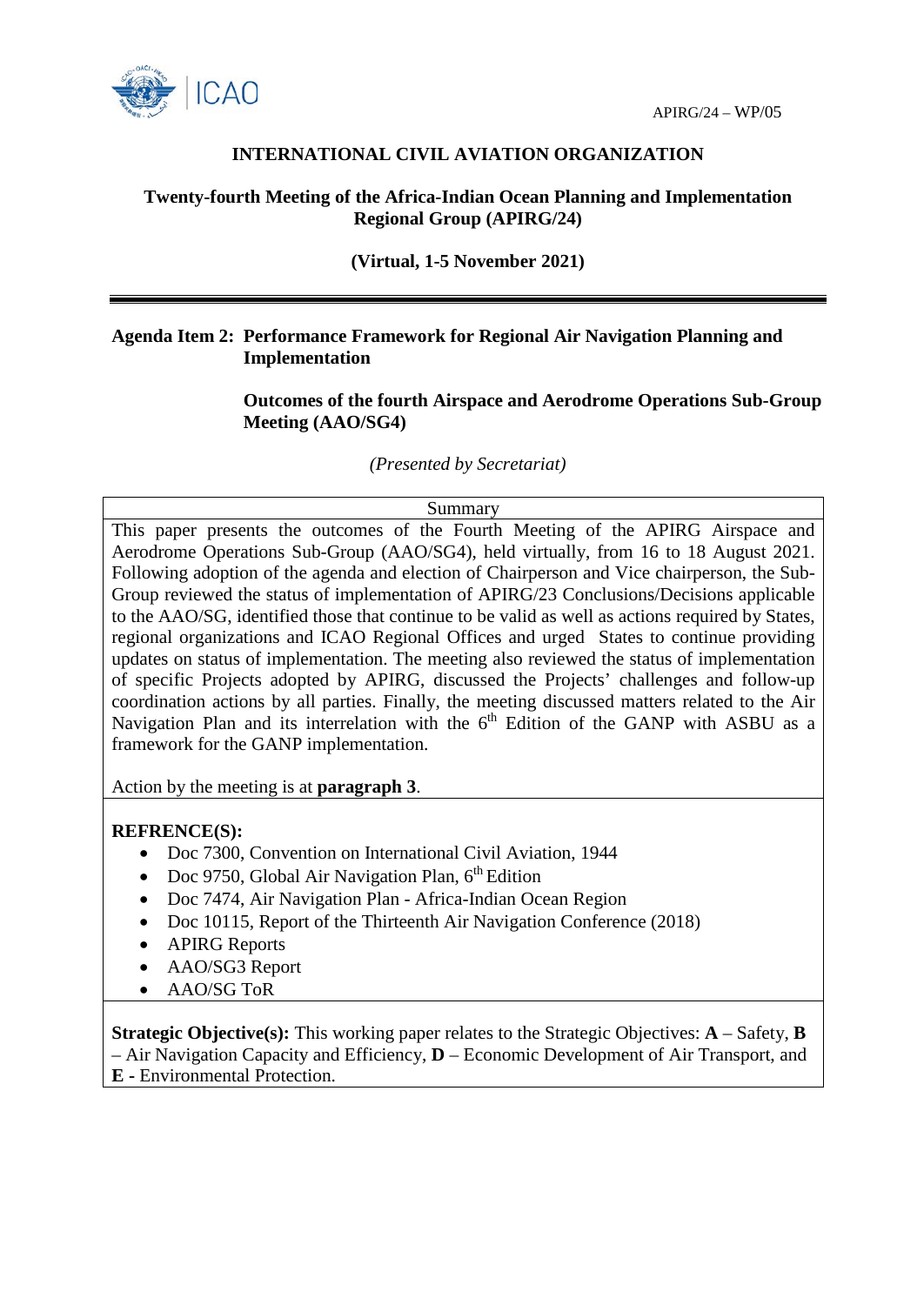## **1. INTRODUCTION**

1.1 The fourth meeting of the APIRG Aerodrome and Airspace Subgroup (AAO-SG4) was held virtually, from 16 to 18 August 2021. The meeting was attended by 199 participants from 36 ESAF and WACAF States and four international organizations. Discussions were conducted in English and French languages with simultaneous interpretation. For ease of reference, a copy of the AAO/SG4 report is provided at **Appendix 1** to this working paper.

### **2. DISCUSSION**

2.1 The meeting discussed eight agenda items as reflected in Appendix 1 to the Report of the AAO-SG 4 meeting. The following issues were given particular attention by the Airspace and Aerodrome Operations Sub-Group (AAO/SG).

### **2.2 Election of the Chairperson and Vice Chairperson**

2.2.1 The meeting recalled the APIRG Procedural Handbook provisions and proceed with the election of the Sub-Group Chair and/or Vice-Chair. The meeting formulated the following draft Decision accordingly.

*Draft Decision 24/XX: Election of the Chairperson and Vice-Chairperson* 

*That, in order to guide the discussions of the Sub-Group, Mr. Billy Diabasenga (Democratic Republic of Congo) and Nathan Kaluba (Zambia) were elected as Chairperson and Vice Chairperson of the Sub-Group, respectively.*

#### **2.3 Review of the APIRG Conclusions/Decisions applicable to the AAO/SG**

- 2.3.1 The meeting reviewed the status of implementation of the APIRG/23 Conclusions and Decisions applicable to the AAO/SG. The meeting appreciated progress made in the implementation of some Conclusions and Decisions and also noted the challenges related to the reporting arrangements. While recognizing the need for States to improve the flow of information provided to the Regional Office, the meeting tasked the Secretariat to propose a mechanisms that can improve and harmonize the reporting of Conclusions and Decisions implementation status.
- 2.3.2 The updated status of implementation of APIRG Conclusions and Decisions is at Appendix 2 to the AAO/SG 4 Report.

## **2.4 Planning and Implementation**

- 2.4.1 The meeting reviewed the status of implementation on areas for which APIRG had adopted specific Projects to facilitate implementation and appreciated the progress made by the project teams inspite of virtual working arrangements that were currently being used. The meeting further recalled the APIRG/22 Conclusion 22/01 on the Effective implementation of AFI Regional ANS projects and specifically effective and efficient implementation of APIRG projects.
- 2.4.2 The meeting noted that the reorganization and where necessary merging of the some projects had facilitated the fastpacking of the project development process,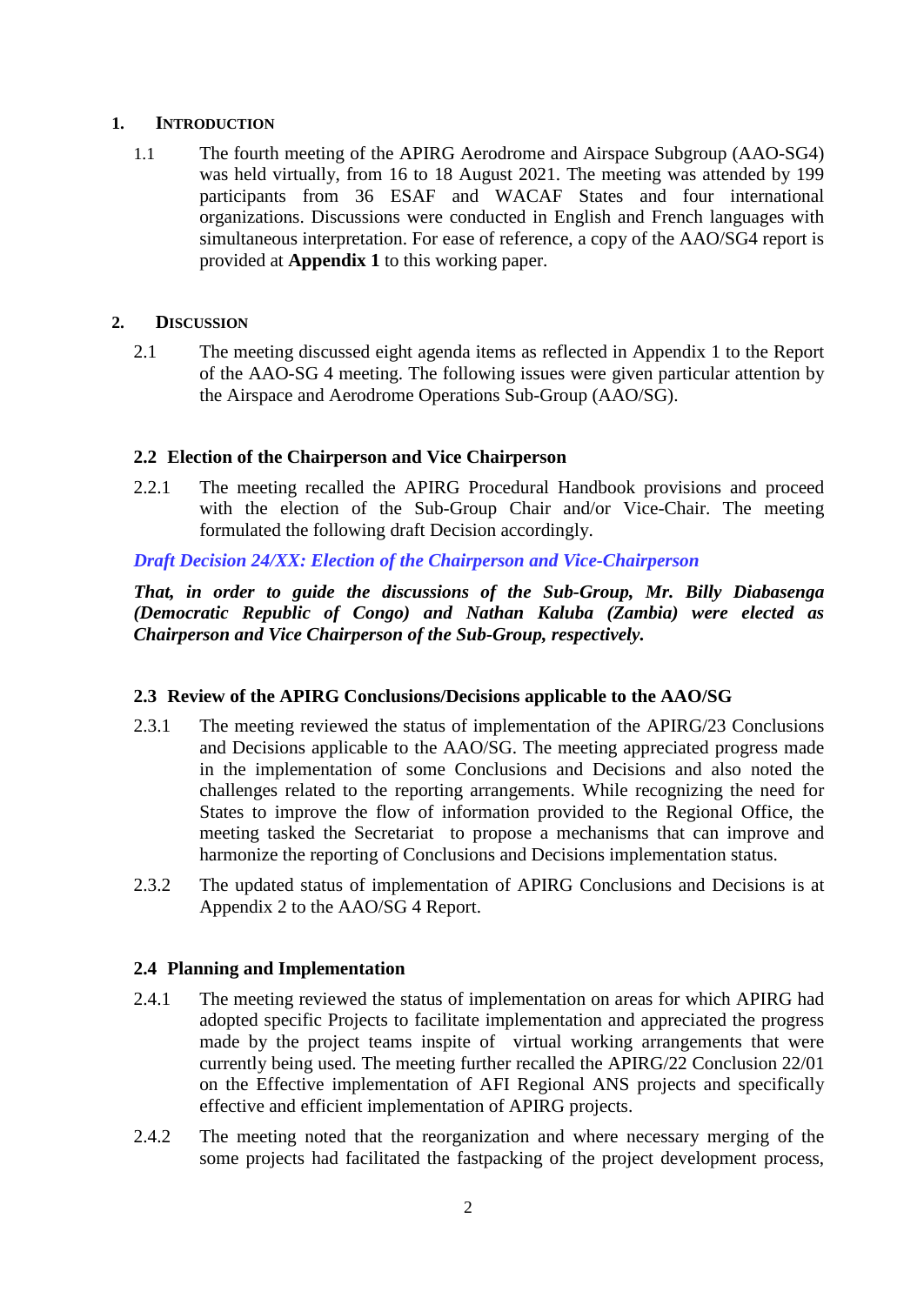there were some projects that were still lagging behind and called on project team members to ensure the process is completed.

# **2.5 Airspace (Safety, Capacity and Efficiency)**

- 2.5.1 *Implementation of the AFI ATM Master Plan (AAMP)*
- 2.5.1.1 The meeting was updated on the progress made by the AFI ATM Master Plan Project Management Team (AAMP PMT) in the development of the AFI ATM Vision 2045 document, future AFI Concept of Operations (AFI CONOPS) and AFI ATM Master Plan (AAMP).
- 2.5.1.2 In order to support the tracking of the project activity and participation in the outstanding two project tasks, a Team made up of six AAMP-PMT members was formed. The Steering team's main task being to coordinate and facilitate project activities and ensure that the undertaking is continuously developing towards maturity. The meeting therefore formulated the following draft Conclusion:

**Draft Conclusion 24/XX: Implementation of the AFI ATM Master Plan (AAMP)**

*That, to enable the completion of the AFI ATM Master Plan (AAMP), The Vision Document and the ATM Concept of Operations (CONOPS) document:*

- *a) States/Organizations to confirm by 31 December 2021, the availability of previously nominated AFI ATM Master Plan (AAMP) project members to continue with the project or nominate suitable alternatives and ensure their effective participation as project team members; and*
- *b) The Secretariat in coordination with the Project Team to present the first draft of the AFI ATM Master Plan to APIRG/25*
- 2.5.2 Review of the AFI ATM Contingency Plan (AFI ATM CP)
- 2.5.2.1 The meeting discussed the outlined progress on the ongoing AFI Regional Contingency Plan review and the implementation status of the AFI ATM CP.
- 2.5.2.2 The meeting reviewed the proposed changes in the revised AFI ATM Contingency Plan and urged States to review and harmonize their National ATM Contingency Plan with the reviewed AFI ATM CP once adopted. The meeting therefore formulated the following draft Conclusion and Decision:

**Draft Conclusion 24/XX: Review of the AFI ATM Contingency Plan (AFI ATM CP)**

*That, to ensure the availability of information pertaining to the AFI region contingency plans:*

- *a) States that have not done so, are urged to review and publish their National ATM CP, and forward the signed copies to ICAO Regional Offices by 31 December 2021; and*
- *b) States to establish and link their National ATM Contingency Plans to the ICAO Webpage of ATM Contingency Plans, by 31 December 2021.*

**Draft Decision 24/XX: Review of the AFI ATM Contingency Plan (AFI ATM CP)**

*That, in order to ensure the availability of information pertaining to the AFI region contingency plans, the Second Version of the AFI ATM Contingency Plan in Appendix 3 to the AAO/SG 4 Report is endorsed.*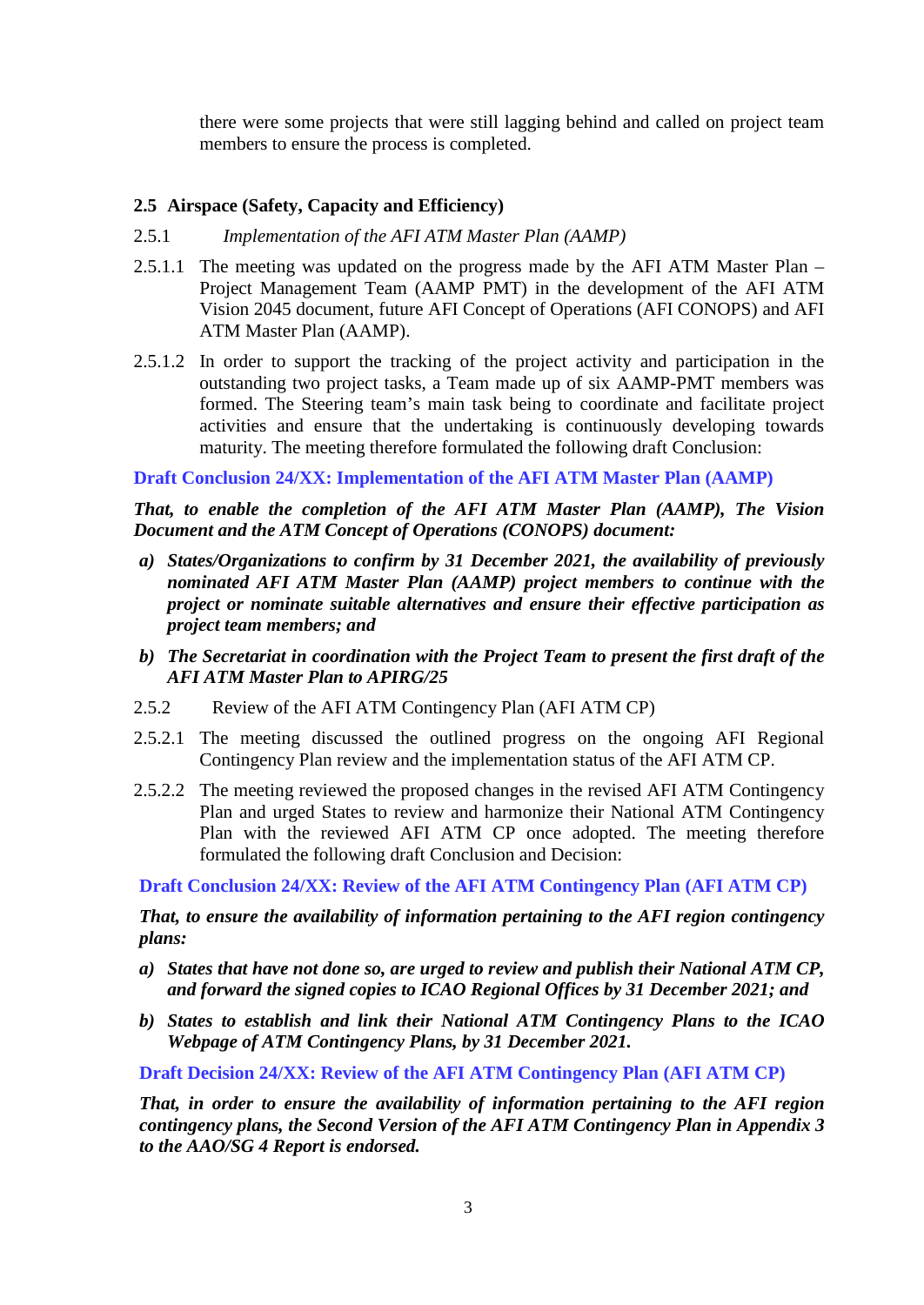- 2.5.3 *AFI Free Route Airspace (AFI FRA)*
- 2.5.3.1 The meeting was updated on the work of the AFI Free Route Airspace Project Management Team (AFI FRA PMT).The meeting noted that although COVID-19 had negatively affected the aviation industry, some States had implemented plannable direct routes in order to assist with operational recovery.
- 2.5.3.2 The meeting was informed of the GAP analysis checklist developed to provide an overall picture of possible challenges to be addressed during FRA implementation. The meeting therefore formulated the following draft Conclusion and Decision:

**Draft Conclusion 4/05: Implementation of the AFI Free Route Airspace (AFI FRA)**

*That, in order to foster a harmonized implementation of the AFI FRA within the stipulated timelines, States that have not already done so, to complete the FRA Gap Analysis checklist and forward to ICAO Regional Offices as a matter of urgency, using the provided survey tool: [https://www.surveymonkey.com/r/Preview/?sm=3CzP166ETNuFuWD9Otd2CNEEJJetf9](https://www.surveymonkey.com/r/Preview/?sm=3CzP166ETNuFuWD9Otd2CNEEJJetf9yXt_2FWdFyCzfsWZO7XUx_2B_2BWJ6iyGBKFfJKJ) [yXt\\_2FWdFyCzfsWZO7XUx\\_2B\\_2BWJ6iyGBKFfJKJ](https://www.surveymonkey.com/r/Preview/?sm=3CzP166ETNuFuWD9Otd2CNEEJJetf9yXt_2FWdFyCzfsWZO7XUx_2B_2BWJ6iyGBKFfJKJ)*

**Draft Decision 4/06: Implementation of the AFI Free Route Airspace (AFI FRA)**

*That, in order to foster a harmonized implementation of the AFI FRA within the stipulated timelines, the meeting endorses the draft AFI FRA CONOPS in Appendix 4 to the AAO-SG 4 Report.*

## 2.5.4 *ARMA RVSM and Operational Safety*

- 2.5.4.1 The meeting received the full report for RVSM Safety in the Africa Indian Ocean Region (AFI) airspace which contained results of the 2019 Collision Risk Assessment 14, Monitoring Burden for the AFI Region, Implementation progress for Strategic Lateral Offset Procedure (SLOP), and Identification of Non-Approved aircraft operating outside of the AFI Region.
- 2.5.4.2 The meeting endorsed ARMA's request for establishment of a link within the ICAO website for the publication of essential information from ARMA including on RVSM and PBCS.
- 2.5.4.3 The meeting expressed concern over the high incidences of Large Height Deviations (LHD) due to lack of coordination among ATS units in the Horn of Africa and urged for urgent action to be taken in order to address the deviations.
- 2.5.4.4 In support of continued reduction of the CRA value, ARMA urged the States that have not done so to implement SLOP by 30 June 2022. The meeting therefore formulated the following Conclusion and Decision:

**Draft Conclusion 24/XX: Attainment of the AFI RVSM Airspace Target Level of Safety.**

*That, in order to attain the Target level of Safety in AFI RVSM Airspace,*

- *a) States that have not already done so to ensure that operators establish and comply by 31 March 2022 with Long Term Height Monitoring Requirements as per Annex 6 Standards and provide evidence to the ARMA; and*
- *b) ICAO to engage AFI States in the Horn of Africa i.e. Ethiopia, Eritrea, Djibouti and Somalia, to address the high level of Large Height Deviations (LHD).*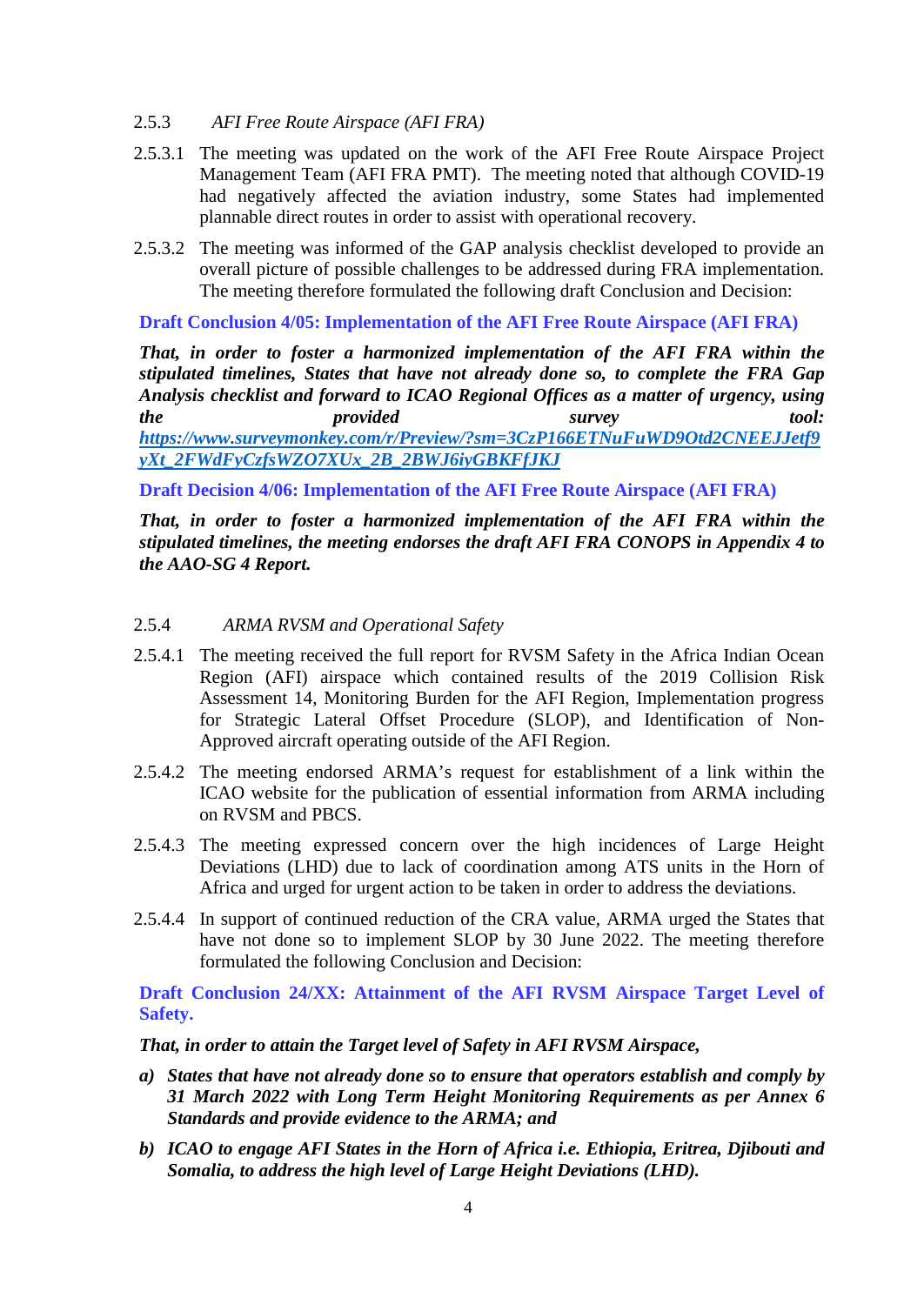### **Draft Decision 24/XX: Establishment of an ARMA Publication website**

*That, in order to improve access to ARMA information, ICAO establish a webpage link with the ARMA website to enable Stakeholders to have easy access to the RVSM and PCBS information.*

#### 2.5.5 *AFI Performance Based Communications and Surveillance*

- 2.5.5.1 The meeting was updated on the status of implementation of the AFI Performance Based Communications and Surveillance (AFI PBCS) and recalled the APIRG Decision 23/06 on the Establishment of PBCS team and implementation of PBCS in the AFI region and noted that States were lacking capacity in the area of PBCS implementation
- 2.5.6 *AFI SAR Implementation and development of the SAR Plan* 
	- 2.5.6.1 The meeting was updated on status of implementation of the AFI Region Search and Rescue (SAR) system as well as implementation of the action plans developed from the interregional SAR workshops held in 2019 and 2020 as well as the Satellite Aided Distress Tracking System workshop by the Joint Workshop Group (JWG). The meeting therefore formulated the following Decision:

**Draft Decision 24/XX: Improvement of Search and Rescue Services in the AFI Region:**

*That, in order to have an improved and harmonized implementation of the Search and Rescue Services in the AFI region:*

- *a) The AFI SAR Plan in Appendix 5 to the AAO-SG 4 Report is endorsed; and*
- *b) States are urged to harmonize their National SAR Plans with the Regional SAR Plan.by 30 September 2022*
- 2.5.7 *ASCAAR*
	- 2.5.7.1 The meeting was informed that the ASCAAR project had reached the trial stage and was ready for implementation on 2 December 2021 with a trial, planned to commence on 7 October 2021, will run for sixty (60) days. The meeting therefore formulated the following Conclusion:

**Draft Conclusion 24/XX: Implementation of the AFI SSR CMP**

*That, in order to ensure the smooth implementation of the adopted AFI SSR CMP, States promote awareness to all stakeholders on the AFI SSR CMP in preparation for the proposed implementation date of 2 December 2021.*

- 2.5.8 *ATS Competency Study*
	- 2.5.8.1 The meeting was updated on the status of the ATS Competency Study (ATSCS), noting that the issue of ATC competence still warranted special attention. The meeting was informed that the project team decided to review the survey tool that was used to collect data taking into account lessons learnt during the pandemic period and recirculate it to the target groups. The meeting therefore formulated the following Conclusion:

**Draft Conclusion 24/XX: ATS Competency Study (ATSCS)**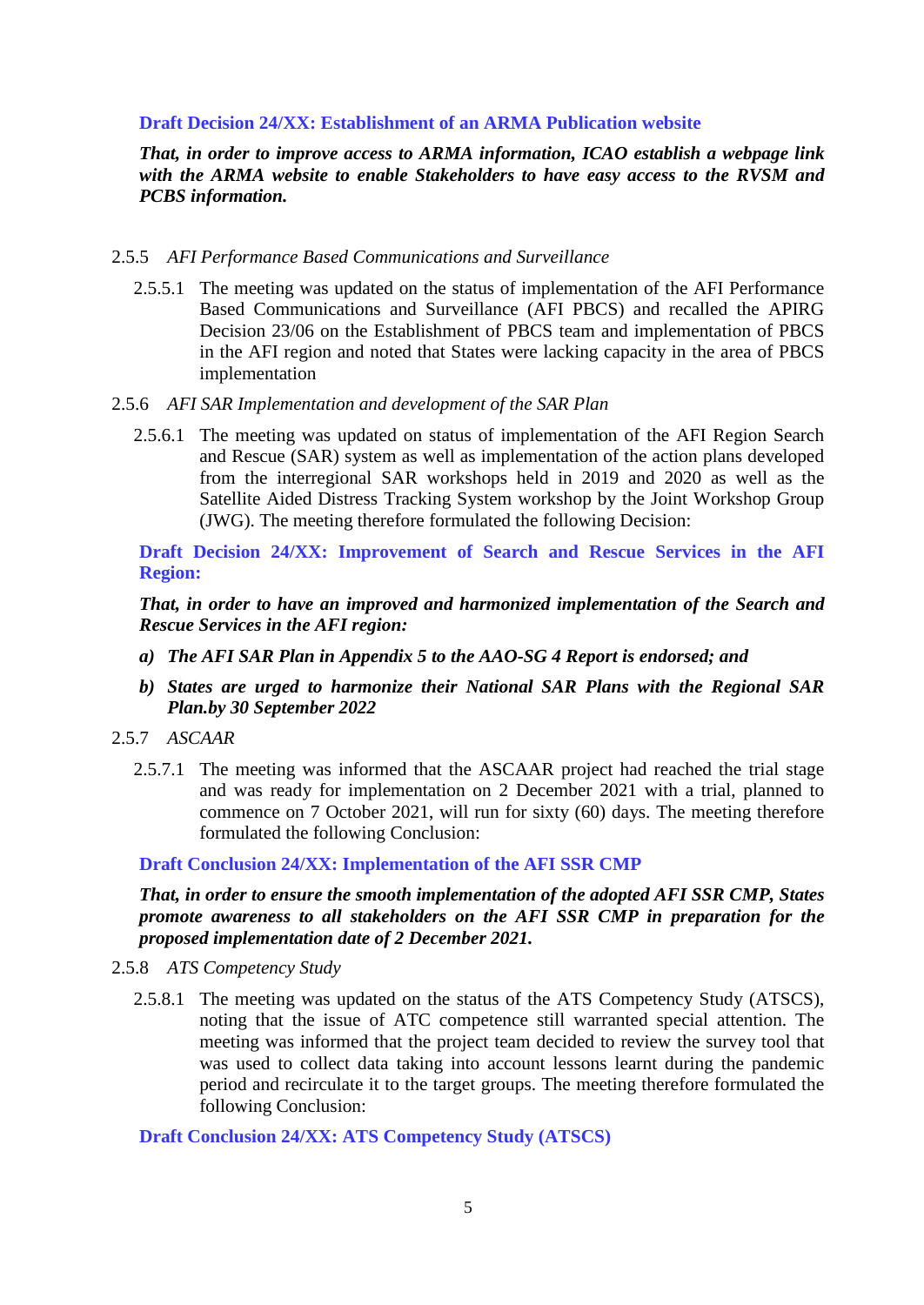*That, in order to enable the completion of the ATS Competency Study (ATSCS), States are urged to coordinate the response of their ANSPs to the survey questionnaire already sent out.*

- 2.5.9 *PBN Implementation*
	- 2.5.9.1 The meeting noted the low progress of implementation of PBN in the region due to lack of a harmonised approach from expired regional implementation timelines. The meeting therefore encouraged States to take opportunity of the current low traffic condition to implement CCO/CDO.
	- 2.5.9.2 The meeting also noted that timelines set by APIRG for the implementation of the RNAV/5, RNP/4 and RNP/2 in the Enroute sector had expired. The need to review timelines and provide a forum for the process to ensure a harmonized approach for the implementation were emphasized. The meeting therefore formulated the following Conclusion and Decision.

**Draft Conclusion 24/XX: Optimization of the ATS Route Structure in the AFI En-Route Airspace**

*That, in order to optimize the ATS route structure in the AFI En-route airspace and foster the harmonized implementation of the RNAV/5, RNP/4, and RNP/2:*

- *a) States/ANSPs, IATA and AFRAA to collaborate and conduct a survey of aircraft equipage in the AFI region to facilitate RNAV/5, RNP/2 and RNP/4 planning decisions by 31 March 2022;*
- *b) States in coordination with ICAO, IATA, AFRAA and the AFPP identify trunk routes connecting major city pairs in the upper airspace and transit to/from aerodromes for RNAV/5, RNP/2 and RNP/4 implementation by 31 October 2022;*
- *c) ICAO Regional Offices and AFPP conduct a workshop by end of June 2022 on RNAV/5, RNP/2 and RNP/4 airspace concept design and assist States in developing capacity for required RNP regulatory approvals and in the implementation activities, for a safe and timely RNP implementation in the AFI region.*

**Draft Decision 24/XX: Improved CCO/CDO Implementation**

*That, in order to improve the continued implementation of CCO/CDO in support of PBN and foster the harmonized implementation approach,* 

- *a) AFPP and ICAO Regional Offices to conduct a CCO/CDO implementation survey.*
- *b) States that have not already done so, confirm their CCO/CDO implementation status by providing to the respective ICAO Regional Offices copies of published procedures.*
- 2.5.10 *Formalization of SAT Structure and Handbook*
	- 2.5.10.1 The meeting took note of the reviewed Terms of Reference of the South Atlantic (SAT) Steering Group (SSG), SAT Implementation Management Group (IMG) and SAT Oversight Group (SOG). The meeting was informed that the SAT Group agreed in principle for a formal SAT meeting to be held by 31 October 2021.The meeting formulated the following draft Conclusion:

**Draft Conclusion 24/XX: Adoption of a Formalized SAT Structure and Handbook**

*That, in order to establish and operationalize a formalized structure for the provision of ATS improvements over the entire South Atlantic:*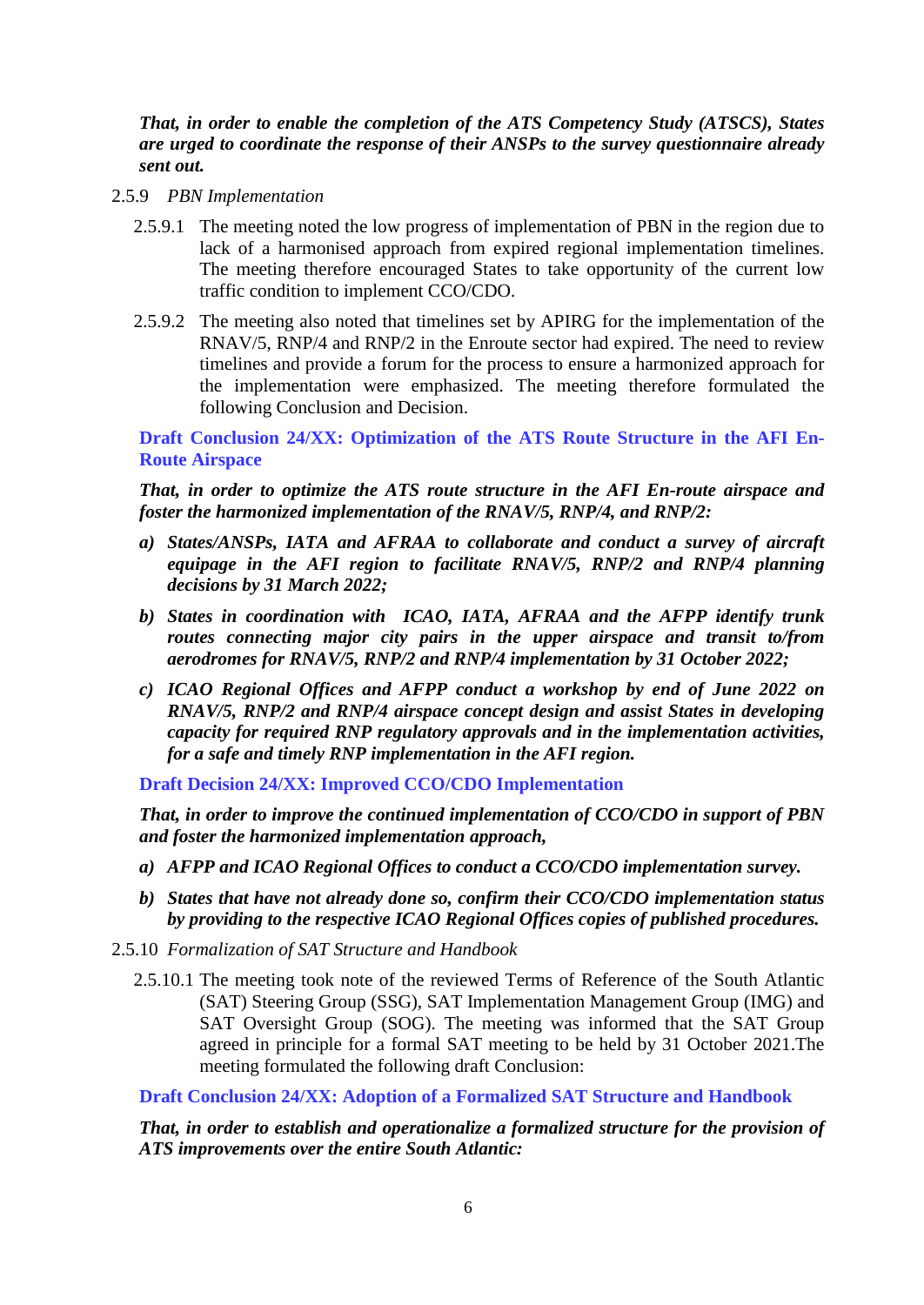### *a) The SAT structure and Handbook in Appendix 6 to the AAO-SG 4 Report is endorsed as the governance framework for the SAT Group; and*

- 2.5.11 *Civil/Military Cooperation and Coordination*
	- 2.5.11.1 The meeting noted the importance of engagement at the highest States level on Civil/Military cooperation matters and urged States States to consider forming national high-level civil-military aviation cooperation policy Board-Civil / Military Cooperation Committees as a matter of urgency in dealing with Flexible Use of Airspace (FUA) and Special Use Airspace (SUA). The meeting formulated the following draft Conclusion:

**Draft Conclusion 24/XX: Enhanced Implementation of Civil/Military Cooperation**

*That, in order to promote a harmonized implementation of the provisions of the Manual of Civil/Military Cooperation in ATM (Doc 10088) in the AFI region:* 

- *a) States to conduct national awareness seminars, workshops, joint planning and provision of services where necessary on Civil/Military cooperation;*
- *b) States to request ICAO Regional Offices assistance where necessary in the implementation of specific Civil/Military activities and programmes;*
- *c) States to review the existing Special Use Airspaces (SUA) in order to facilitate the implementation of FUA; and*
- *d) States to engage with the concerned military authorities in order to improve availability of FUA, based on flight plannable directs post implementation data.*
- 2.5.12 *ATM Coordination*
	- 2.5.12.1 The meeting was updated on the outcome of the Air Traffic Management (ATM) Coordination Meeting held virtually on 28 June to 2 July 2021.The meeting noted the numerous outstanding actions pending from previous coordination meetings and urged that States concerned to expedite the implementation.
	- 2.5.12.2 The meeting also noted that there was still a high level of coordination failures resulting in Large Height Deviations (LHD) in the intersection region between AFI and MID regions (the Horn of Africa) and urged the states concerned to consider the importance of participation in coordination forums as a means of eliminating the unsafe conditions.
- 2.5.13 *Implementation of Tactical Action Group (TAG) Recommendations*
	- 2.5.13.1 The meeting noted with concern the low level of implementation of recommendations from TAG/11 and TAG/12 meetings held in 2019 and 2020 and urged concerned States to consider the importance of expediting the implementation of the recommendations.

## **2.6 Aerodrome Operations - (Safety, Capacity and Efficiency)**

- 2.6.1 *Status of implementation of Aerodrome Operations Projects and ASBU Modules*
	- 2.6.1.1 The meeting was updated on the status of implementation of Aerodrome Operations and ASBU modules projects and noted the progress made by Aerodrome Operations Project Teams in drafting the Project documents.
- 2.6.2 *GRF Implementation Monitoring*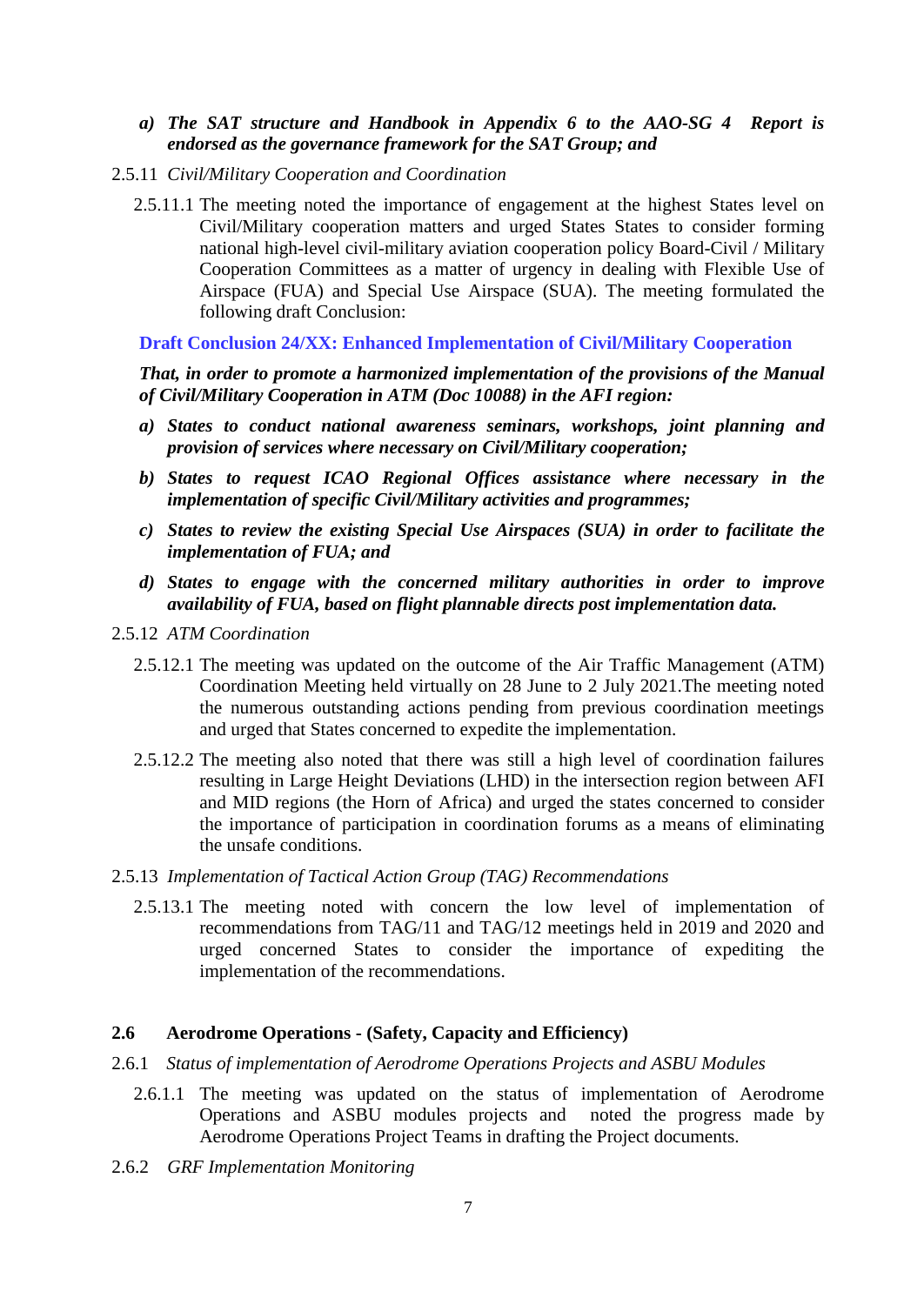2.6.2.1 The meeting was updated on the GRF implementation monitoring tool and map developed by ICAO, based on GRF Implementation Action Plan and the actual implementation status provided by States to the ICAO Regional Offices. The meeting agreed on the following draft conclusion:

**Draft Conclusion 24/XX: GRF Implementation and Monitoring** 

# *That, in order to ensure effective implementation of GRF, States to continuously update ICAO Regional Offices on the status of the implementation including the encountered challenges.*

- 2.6.3 *Implementation of A-CDM*
	- 2.5.12.1 The meeting noted the importance of real time operational information sharing among all the airport stakeholders for the Collaborative Decision Making (CDM) in order to save costs attributed to fuel burns and delays. The meeting further noted that training and sensitization are also critical for ACDM implementation. The meeting formulated the following draft decision:

**Draft Decision 24/XX: Implementation of the ACDM** 

*That, in order to foster the implementation of A-CDM, ICAO Regional Offices to conduct workshop(s) on ACDM by 31 March 2022 and encourage States to participate*.

## **2.7 Panel – The 3As - Building Back Better**

2.7.1 The AAO/SG4 introduced a panel session as a novelty and provided a platform for harnessing directly the inputs of CEOs and senior managers of industry and service providers as crucial inputs into the planning and implementation of air navigation systems in the AFI region. The Subgroup emphasized that the 3As (Airlines, Airports and Air Navigation Services) have the biggest resource burden in that they are responsible for planning and implementing the Air Navigation system infrastructure equipment, investment, technical and operations, financial and human resource. The following draft conclusion and decision were proposed.

**Draft Conclusion 24/XX: Building Back Better Air Navigation Systems**

*That, in order to build-back-better air navigation systems, ICAO organize seminars on innovations, emerging technologies and business models with leverage on the benefits of Artificial Intelligence, Big Data and digitalization, etc. in order to modernize the provision of air navigation systems and services in the region and support the Yamoussoukro Declarations, SAATM and AfCFTA objectives.* 

**Draft Decision 24/XX: Building Back Better Air Navigation Systems**

*That, in order to build-back-better air navigation systems, the AAO/SG to consider methodology of conducting study on the impact on the provision of air navigation services in the region as a result of the concept of working remotely; determine safety and efficiency of operations as well as benefits, challenges, social and economic impact of new working arrangements.*

2.7.2 The meeting acknowledged the usefulness of the panel and agreed to consider similar forum for future meetings.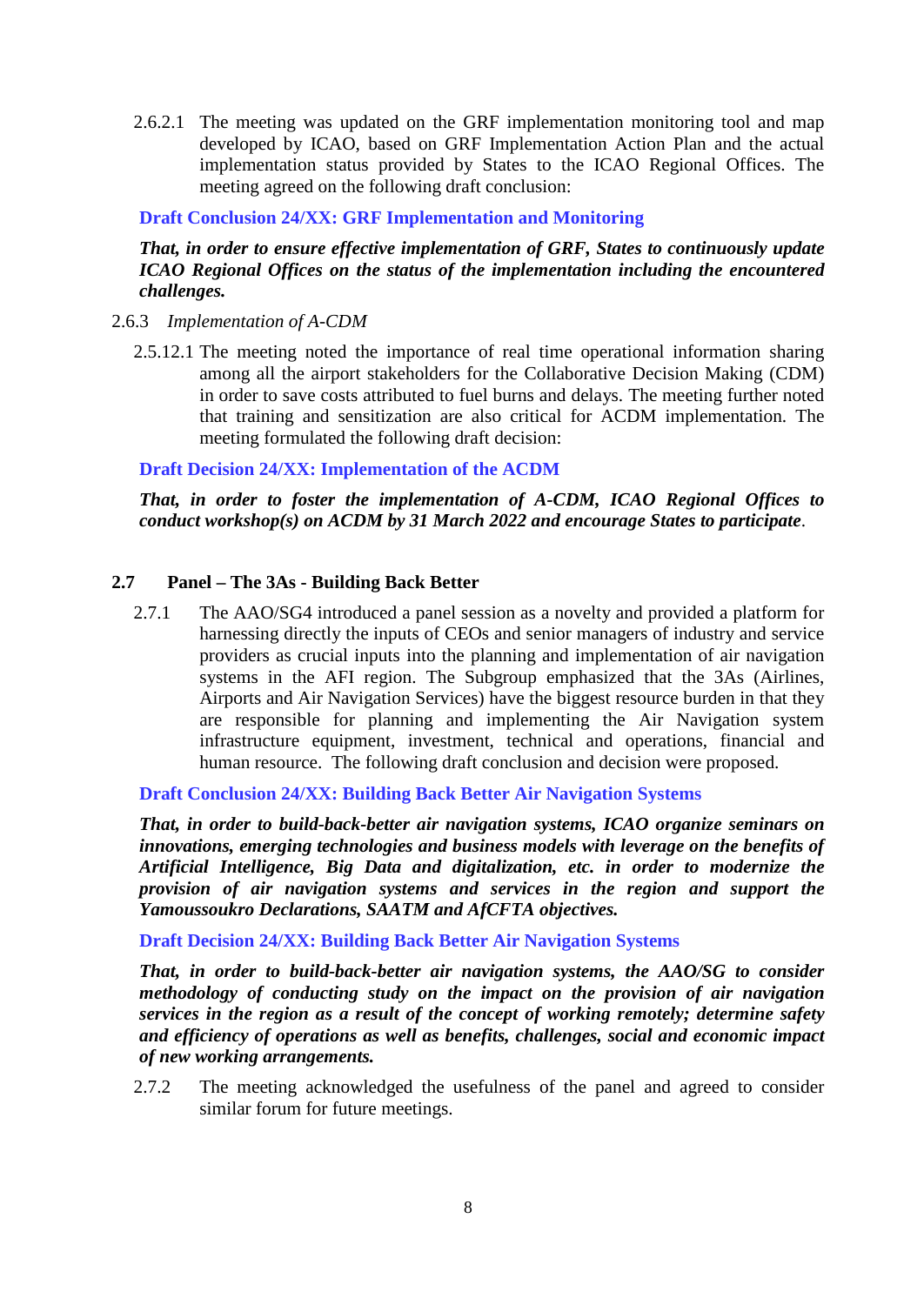# **2.8 AFI Air Navigation Plan (Doc 7474)**

- 2.8.1 The meeting was informed that the approved Volume I and Volume II of the AFI eANP which are available on the ICAO ESAF and WACAF Regional Offices websites, lacked vital information to be provided by States.
- 2.8.2 The meeting also recalled that the structure for the Sixth Edition  $(6<sup>th</sup> Edition)$  of the GANP with the updated ASBU framework available on <https://www4.icao.int/ganpportal/> provides for need to amend regional priorities for ASBU implementation to align them to the amended ASBU elements.

## **2.9 Implementation of sixth Edition of the GANP within the AFI Region**

- 2.9.1 The meeting was appraised on the new changes to the sixth Edition ( $6<sup>th</sup>$  Edition) of the Global Air Navigation Plan including but not limited to the format as well as its content [Basic Building Block (BBB) Framework, revised Threads; replacement of Performance Improvement Areas with three new groups; new, amended and restructured modules. The meeting noted the need for sensitization to States on these new provisions and formulated the following draft Decision:
- **Draft Decision 24/XX: Implementation of the Sixth Edition of the GANP within the AFI Region**

### *That, in order to foster the implementation of the Global Air Navigation Plan:*

- *a) ICAO Regional Offices to conduct a sensitization workshop on the provisions of the sixth Edition of the GANP by 30 June 2022, and*
- *b) ICAO Regional Offices to conduct a workshop on ASBU by 30 August 2022.*

## **2.10 AFI Air Navigation Deficiencies Database (AANDD)**

2.10.1 The meeting was updated on the ongoing development of the web-based database platform as well as the preparation of the planned training and urged states that had not done so to nominate Focal points to interact with the system.

## **2.11 Terms of Reference (ToR), Composition and Future Work Programme of the AAO Sub-Group**

2.11.1 The Sub-Group reviewed its Terms of Reference (ToR), with the objective of identifying areas for improvement to effectively support additional activities being undertaken by the Group and for recommendation to APIRG and agreed on the following draft decision.

## **Draft Decision 24/XX: Future Work Programme of the AAO Sub-Group**

## *That the Work Programme of the AAO-SG is endorsed as attached in Appendix 9 to the AAO-SG 4 Report.*

### **3. ACTION BY THE MEETING**

- 3.1 The meeting is invited to:
	- a) Note the information provided in the AAO/SG 4 meeting Report;